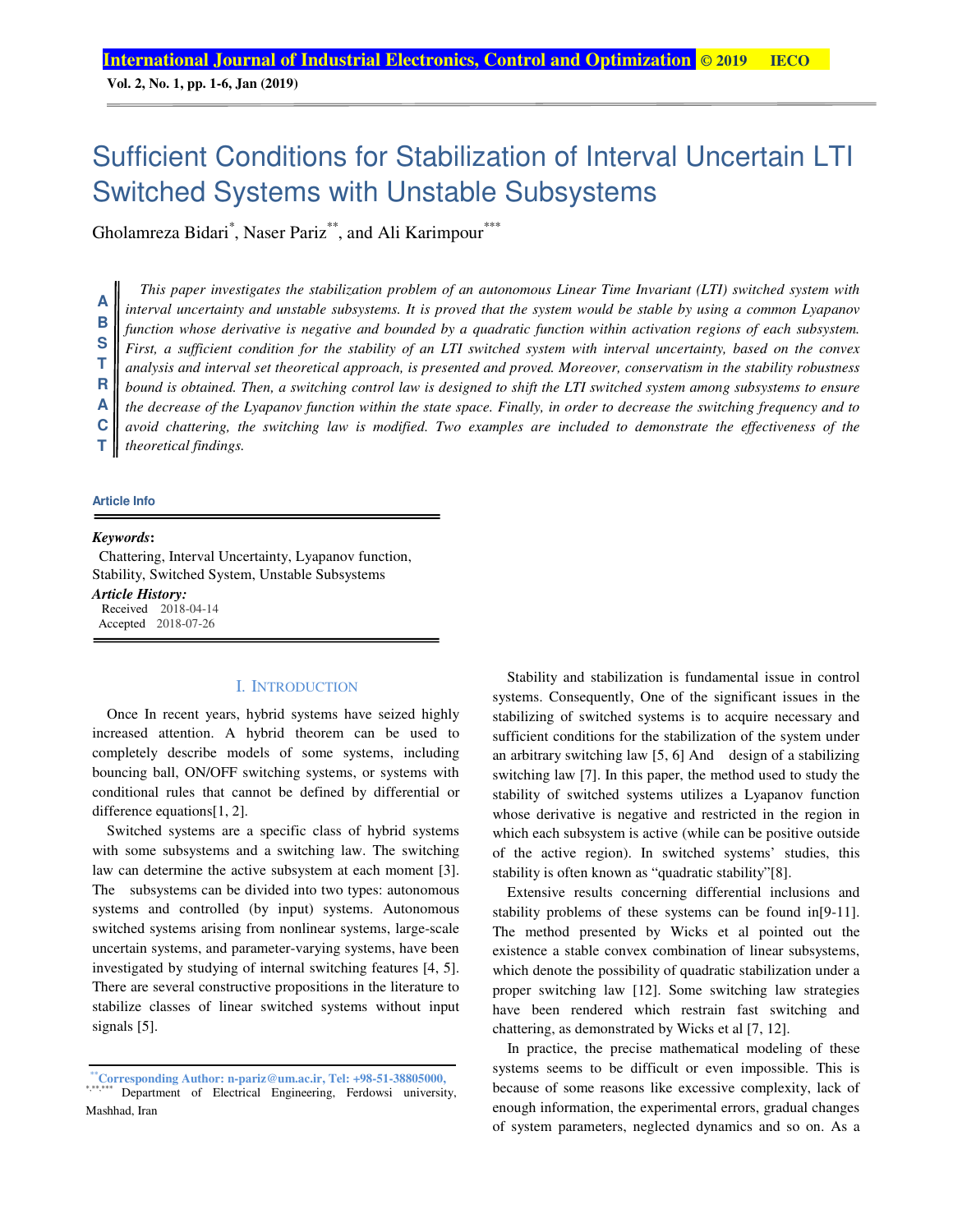# **International Journal of Industrial Electronics, Control and Optimization © 2019 IECO 2019**

consequence, it is necessary to consider the uncertainties inherent within the analysis and modeling of systems. These uncertainties would be classified in different forms.

Z.Qiu et al demonstrated the conservatism in the stability robustness bound for state space models with interval uncertainty [13]. Y. Chen et al obtained the robust stability check for fractional order LTI systems with interval uncertainty [14] There are some results concerning stability and stabilization with Polytopic uncertainty in [15, 16] and norm-bounded uncertainty in [17]. Moreover, a switching law based on invariant space theory and an average dwell time (ADT ) approach from Q. Yu and B. Wu is given in[18, 19].

In this paper, a sufficient condition for stabilizing of the integer order linear switched system with interval uncertainty, based on a convex combination technique and Lyapanov function, has been presented. We have introduced a conservatism criteria guarantying the robust stability. Next, a switching law associated with states is proposed that stabilizes the switched system with unstable subsystems. Finally, to prevent chattering, the stabilizing switching law has been improved.

The remainder of the paper is organized into several sections. Section 2 contains the problem description, and section 3 explores the sufficient conditions for stabilizing LTI switched systems. Then, a modified switching law is proposed to prevent chattering in section 4. Finally, the results are illustrated with two examples in section 5.

#### II. PROBLEM DESCRIPTION

Consider an LTI switched system described by a state space equation as follows

$$
\dot{x}(t) = (A_{\sigma} + E_{\sigma})x(t),\tag{1}
$$

Where  $x(t) \in R^n$  is the continuous state variable;  $\dot{x}(t)$  is a derivative of  $x(t)$  relative to time;  $\sigma$  denotes a switching signal taking values as  $\sigma = 1, 2, ..., N$ , within afinite set of matrices  $\bigcap A = \{A_{\sigma}: \sigma = 1, 2, \ldots N\}$  and with an  $E_{\sigma} = (e_{\sigma ii})$ interval uncertainty matrix, such that the interval constraint condition  $-\Delta k_{\text{mij}} \le e_{\text{mij}} \le \Delta k_{\text{mij}}$ , i, j = 1, 2, ..., n, m = 1, 2, ..., N,where  $\Delta k_{\text{mij}}$  are the known positive constants and  $K_m = (\Delta k_{\text{mij}})$  is the matrix of the maximum interval constraint of  $E_m$ .

In interval model uncertainty, eigenvalues arenot fixed points in a complex plane; instead, they are a cluster of infinite points [14]. This paper presents sufficient conditions for stabilization of LTI switched systems with unstable subsystems and interval structured uncertainties. Then, a stabilizer switching law is achieved based on the convex analysis and interval set theoretical approach.

## III. SUFFICIENT CONDITIONS FOR STABILIZATION OF AN LTI SWITCHED SYSTEM

The primary target of this section is to construct a continuous Lyapanov function for the switched system whose derivative is negative along each state trajectory. These regions cover the entire state space, and boundaries of each region are determined by the switching law. In this section, a sufficient condition is proposed to stabilize the case with two subsystems, and next, the condition is generalized to the case with N subsystems.

**Theorem 1** [8]. The LTI switched system (1) without uncertainty is stabilizable if there is a stable convex combination of  $A_k$ , k $\in$ N as follows

$$
A_0 = \alpha_1 A_1 + \alpha_2 A_2 + \dots + \alpha_N A_N
$$
  
= 
$$
\sum_{\alpha_i \in (0,1), \sum \alpha_i = 1, i = 1, 2, \dots, N} \alpha_i,
$$
 (2)

The switched system is stable provided that all eigenvalues of matrix  $A_0$  are located on the left side of the jw-axis.

**Theorem 2.** The LTI switched system (1) with interval parameter uncertainty and two subsystems is stabilizable if it holds the following conditions:

- a) There is a stable convex combination such as
	- $A_0 = \alpha A_1 + (1 \alpha) A_2, \quad 0 \le \alpha \le 1.$  (3)

b) For the robustness bound of subsystems with interval structured parameters, using the interval set theoretical approach, we can obtain the following equation:

$$
J_m = \sum_{i,j=1}^{n} (\Delta k_{mij} S_{max}(P_{ij})) < 1 \quad , \qquad m = 1,2,\tag{4}
$$

where  $P_{ij} = 0.5(A_{ij}^T P + PA_{ij})$ ; the positive definite matrix P exists as the solution of the Lyapanov equation (5);  $A_{ij}$ is an  $n \times n$ - dimensional matrix with 1 in the ith and jth positions and 0 elsewhere. I is the identity matrix and  $S_{\text{max}}(B)$  represents the largest singular value of matrix B.

$$
A_0^{\rm T}P + PA_0 + 2I = 0. \tag{5}
$$

**Proof**.Using (3) we can rewrite (5)

$$
P[\alpha A_1 + (1 - \alpha)A_2] + [\alpha A_1^T + (1 - \alpha)A_2^T]P + 2I = 0,
$$
  
\n
$$
\alpha [PA_1 + A_1^TP + 2I] + (1 - \alpha)[PA_2 + A_2^TP + 2I] = 0,
$$

$$
x^{T}\{\alpha[PA_{1} + A_{1}^{T}P + 2I] + (1 - \alpha)[PA_{2} + A_{2}^{T}P + 2I]\}x = 0.
$$
 (6)

Or equivalently

$$
x^{T}\{\alpha [PA_{1} + A_{1}^{T}P + 2I]\}x + x^{T}\{(1 - \alpha)[PA_{2} + A_{2}^{T}P + 2I]\}x = 0.
$$
 (7)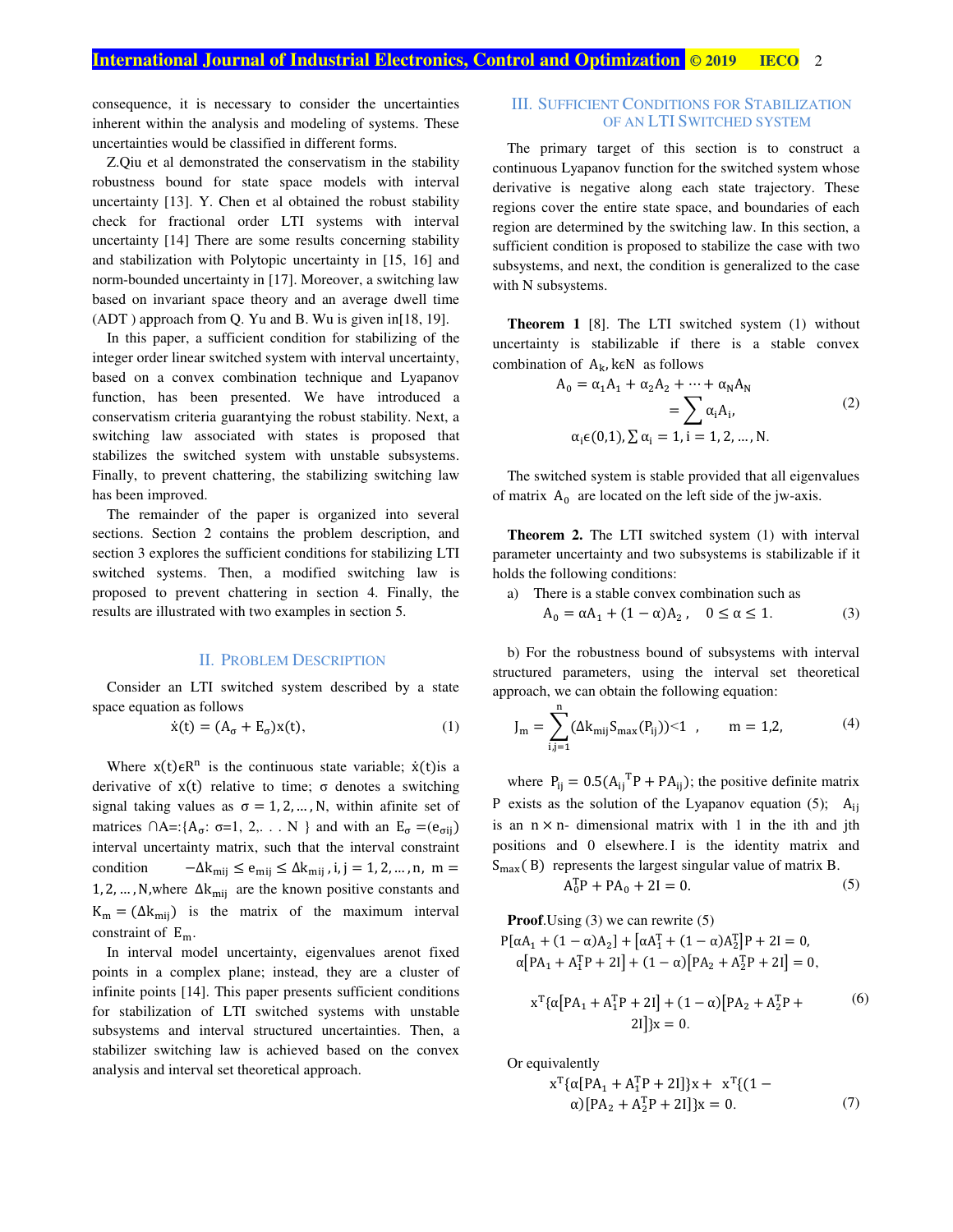# **International Journal of Industrial Electronics, Control and Optimization © 2019 IECO 3**

 $(12)$ 

In (7), at least one of terms is negative or both of them are equal to zero.

$$
x^{T}[PA_{1} + A_{1}^{T}P + 2I]x \le 0,
$$
 (8)

$$
x^{T}[PA_{2} + A_{2}^{T}P + 2I]x \le 0.
$$
 (9)

 $Q_1$  and  $Q_2$  are defined as

$$
Q_1 = PA_1 + A_1^{\text{T}}P,
$$
  
\n
$$
Q_2 = PA_2 + A_2^{\text{T}}P.
$$
\n(10)

Let  $v(t) = x^{T}Px > 0$  be the Lyapanov function for the linear switched system  $(1)$ , where P is given by  $(5)$ 

$$
\dot{\mathbf{v}} = \dot{\mathbf{x}}^{\mathrm{T}} \mathbf{P} \mathbf{x} + \mathbf{x}^{\mathrm{T}} \mathbf{P} \dot{\mathbf{x}} = \mathbf{x}^{\mathrm{T}} (\mathbf{A}_{\sigma}^{\mathrm{T}} \mathbf{P} + \mathbf{E}_{\sigma}^{\mathrm{T}} \mathbf{P} + \mathbf{P} \mathbf{A}_{\sigma} + \mathbf{P} \mathbf{E}_{\sigma}) \mathbf{x}
$$
  
\n
$$
\leq \mathbf{x}^{\mathrm{T}} (-2\mathbf{I} + \mathbf{E}_{\sigma}^{\mathrm{T}} \mathbf{P} + \mathbf{P} \mathbf{E}_{\sigma}) \mathbf{x} \leq 2\mathbf{x}^{\mathrm{T}} (\sum_{i,j=1}^{n} \mathbf{e}_{\sigma ij} \mathbf{P}_{ij} - \mathbf{I}) \mathbf{x}. \tag{11}
$$
  
\nIf (11) is negative, the system (1) will be stable, as

If (11) is negative, the system (1) will be stable, as

$$
S_{\max}\left(\sum_{i,j=1}^{n} e_{\sigma ij} P_{ij}\right) < 1. \tag{12}
$$

Considering the triangular inequality of the largest singular value norm, we have that

$$
S_{\max}(\Sigma_{i,j=1}^{n} e_{\sigma ij} P_{ij}) \le
$$
  
\n
$$
\sum_{i,j=1}^{n} |e_{\sigma ij}| S_{\max} (P_{ij}) \le
$$
  
\n
$$
\sum_{i,j=1}^{n} (\Delta k_{\sigma ij} S_{\max} (P_{ij})) = J_{\sigma}.
$$
\n(13)

It is evident that, if the inequality (4) holds, then the inequality (12) also holdsbased on the inequality (13).

Now regarding the above sufficient conditions,the switching law can be designated

$$
\sigma = \operatorname{argmin} \{ x^T Q_1 x, x^T Q_2 x \}, \tag{14}
$$

Where argmin stands for the index which attains the minimum index.

## IV. MODIFIED SWITCHING LAW

Since the chattering through infinitely fast switching may harm equipment in real world, to constrain the chattering phenomenon, the switching signal must be well-defined. [8]. If  $(t_{i+1} - t_i) \ge \tau$  for each two successive switching times  $t_{i+1}$  &  $t_i$ , then a determinant switching signal could be considered with dwell time  $\tau$ . It is apparent that each switching signal with positive dwell time is well-defined. By using two matrices  $Q_1$  and  $Q_2$  determined in (10) the switching signal  $σ(t)$  is defined as

$$
\sigma(t_0) = \operatorname{argmin} \{ x_0^T Q_1 x_0, x_0^T Q_2 x_0 \}. \tag{15}
$$

The first switching time instant is given by

$$
t_1 = \inf\{t > t_0 : x^T(t)Q_{\sigma(t_0)}x(t) > -r_{\sigma(t_0)}(t_0)x^T(t)x(t)\}.
$$
 (16)

where  $r_i \in (0,2)$ ,  $i = 1,2$ . If the set is empty, then let  $t_1 = \infty$ ; otherwise define the switching index as

$$
\sigma(t_1) = \operatorname{argmin}\{x^T(t_1)Q_1x(t_1), x^T(t_1)Q_2x(t_1)\}.
$$
 (17)

Finally, we define the switching time/index sequences recursively by

$$
t_{k+1} = \inf\{t > t_k : x^T(t)Q_{\sigma(t_k)}x(t) > -r_{\sigma(t_k)}x^Tx\},
$$
  
\n
$$
\sigma(t_{k+1}) = \underset{k}{\text{argmin}}\{x^T(t_{k+1})Q_1x(t_{k+1}), x^T(t_{k+1})Q_2x(t_{k+1})\},
$$
\n
$$
t = 1,2,....
$$
\n(18)

**Theorem 3**. Under the above switching law, available stable convex combination ( condition "a" in theorem (2) and following conditions, system (1) is well-posed and quadratic stable.

$$
J_{m} = \left(\frac{2}{r_{m}}\right) \sum_{i,j=1}^{n} (\Delta k_{mij} S_{max}(P_{ij})) < 1 \quad , \qquad m = 1,2. \tag{19}
$$

**Proof**. The theorem for switched systems without uncertainty was proposed from Wicks et al in [7, 12]. This theorem has been proven with certain variations, in accordance with the systems' uncertainties within this paper. We first proved the quadratic stability of the switched system; now, let us consider the Lyapanov function candidate  $v(t) = x^{T}Px > 0$ . Its derivative along the system trajectory is

$$
\dot{\mathbf{v}} = \dot{\mathbf{x}}^{\mathrm{T}} \mathbf{P} \mathbf{x} + \mathbf{x}^{\mathrm{T}} \mathbf{P} \dot{\mathbf{x}} = \mathbf{x}^{\mathrm{T}} (\mathbf{A}_{\sigma}^{\mathrm{T}} \mathbf{P} + \mathbf{E}_{\sigma}^{\mathrm{T}} \mathbf{P} + \mathbf{P} \mathbf{A}_{\sigma} + \mathbf{P} \mathbf{E}_{\sigma}) \mathbf{x}
$$
\n
$$
\leq \mathbf{x}^{\mathrm{T}} (\mathbf{-r}_{\sigma} \mathbf{I} + \mathbf{E}_{\sigma}^{\mathrm{T}} \mathbf{P} + \mathbf{P} \mathbf{E}_{\sigma}) \mathbf{x} \leq 2 \mathbf{x}^{\mathrm{T}} (\sum_{i,j=1}^{n} \mathbf{e}_{\sigma ij} \mathbf{P}_{ij} - \frac{\mathbf{r}_{\sigma}}{2}) \mathbf{x}.
$$
\n(20)

If (20) is negative, the system will be stable, as

$$
S_{\max}\left(\sum_{i,j=1}^{n}e_{\sigma ij}P_{ij}\right) < \left(\frac{r_{\sigma}}{2}\right). \tag{21}
$$

Or equivalently

$$
(\frac{2}{r_{\sigma}})S_{\max}(\sum_{i,j=1}^{n}e_{\sigma ij}P_{ij}) < 1.
$$
 (22)

Similar to (13), we have that

$$
\left(\frac{2}{r_{\sigma}}\right)S_{\max}\left(\sum_{i,j=1}^{n}e_{\sigma ij}P_{ij}\right) \le
$$
\n
$$
\left(\frac{2}{r_{\sigma}}\right)\sum_{i,j=1}^{n} |e_{\sigma ij}|S_{\max}(P_{ij}) \le
$$
\n
$$
\left(\frac{2}{r_{\sigma}}\right)\sum_{i,j=1}^{n} (\Delta K_{\sigma ij}S_{\max}(P_{ij})) = J_{\sigma}.
$$
\n(23)

Clearly, if  $J_m < 1$ , m=1,2. Then in terms of the inequality (23), the inequality (21) also holds.

$$
J_m = (\frac{2}{r_m}) \sum_{i,j=1}^n (\Delta k_{mij} S_{max}(P_{ij})) < 1 \quad , \qquad m = 1, 2. \tag{24}
$$

To prove the well-posedness switching signal, suppose that  $t_k$  and  $t_{k+1}$  are two consecutive switching time instants. Let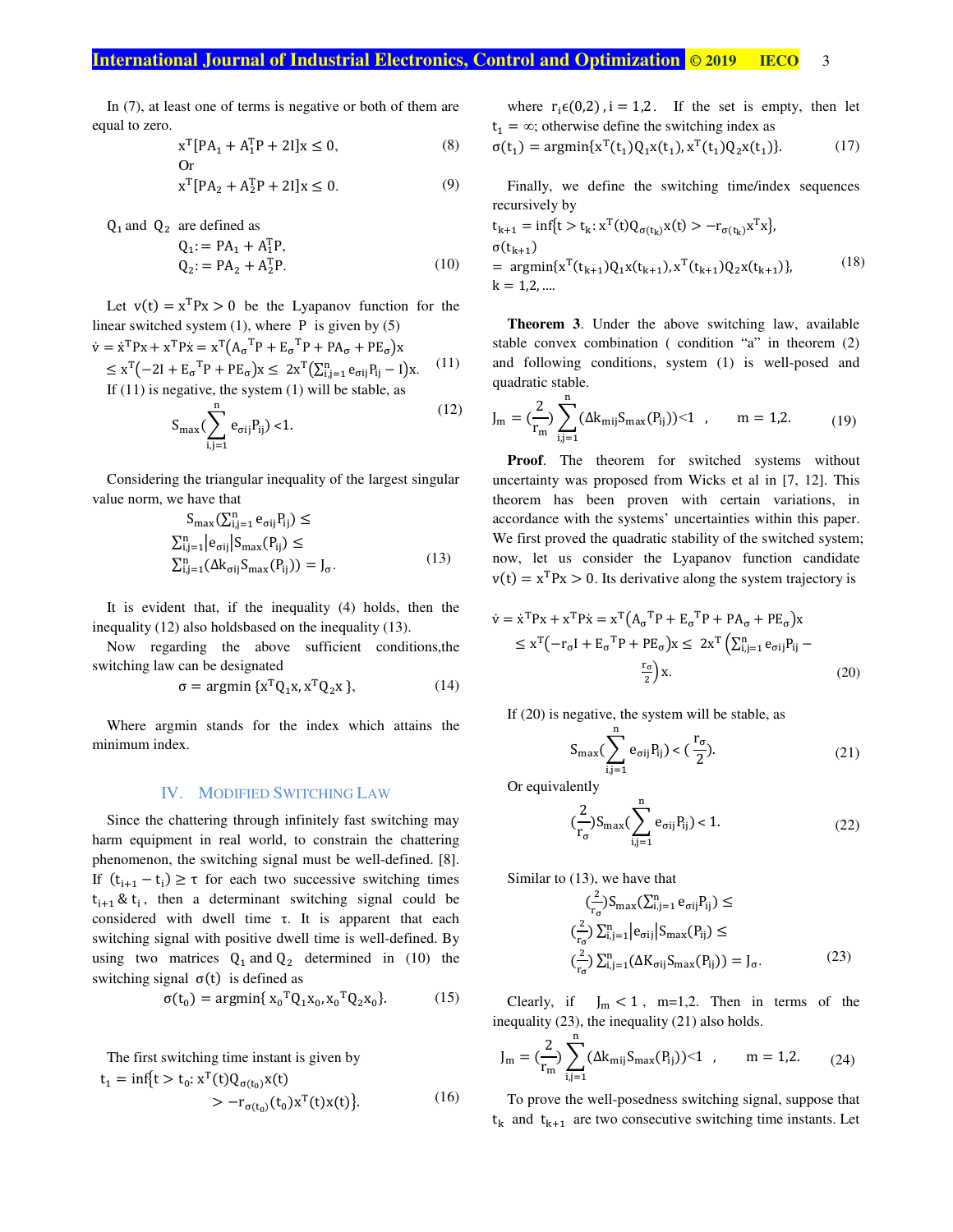## **International Journal of Industrial Electronics, Control and Optimization © 2019 IECO 4**

$$
i = \sigma(t_k +)
$$
 and under switching law (18) we have  
\n
$$
x^{T}(t_k)Q_1x(t_k)
$$
\n
$$
= \min\{x^{T}(t_k)Q_1x(t_k) + x^{T}(t_k)Q_2x(t_k)\}
$$

$$
= \min\{x^{T}(t_{k})Q_{1}x(t_{k}), x^{T}(t_{k})Q_{2}x(t_{k})\},
$$
\n(25)

And  

$$
x^{T}(t_{k+1})Q_{i}x(t_{k+1}) \ge -r_{i}x^{T}(t_{k+1})x(t_{k+1}).
$$
 (26)

As  $\alpha Q_1 + (1 - \alpha)Q_2 = -2I$ , it follows from (25) that

$$
\mathbf{x}^{\mathrm{T}}(\mathbf{t}_{k})\mathbf{Q}_{i}\mathbf{x}(\mathbf{t}_{k}) \leq -2\mathbf{x}^{\mathrm{T}}(\mathbf{t}_{k})\mathbf{x}(\mathbf{t}_{k}).
$$
\n(27)

Let  $\theta$  be any real number greater than 1. First consider the case

$$
||x(t)|| \le \theta ||x(t_{k+1})||, \quad \forall t \in [t_k, t_{k+1}]. \tag{28}
$$

In this case, define a function  
\n
$$
g(t) = x^{T}(t)(Q_{i} + 2I)x(t), \quad t \in [t_{k}, t_{k+1}].
$$
\n(29)

It follows from (26) and (27) that  
\n
$$
g(t_k) = x^T(t_k)(Q_i + 2I)x(t_k) \le 0,
$$
\n
$$
g(t_{k+1}) = x^T(t_{k+1})(Q_i + 2I)x(t_{k+1})
$$
\n
$$
\ge (2 - r_i)x^T(t_{k+1})x(t_{k+1}) \ge 0.
$$
\n(30)

And  
\n
$$
\frac{dg}{dt}(t) = x^{T}(t)\{(A_{i} + E_{i})^{T}(Q_{i} + 2I) + (Q_{i} + 2I)(A_{i} + E_{i})\}x(t).
$$
\n(31)

Denote  $v_i = ||(A_i + E_i)^T (Q_i + 2I) + (Q_i + 2I)(A_i + E_i) ||$ . Through the inequality shown in (28), we have

$$
\left|\frac{dg}{dt}(t)\right| \le \vartheta^2 v_i x^T(t_{k+1}) x(t_{k+1}) \quad \forall \ t \in [t_k, t_{k+1}]. \tag{32}
$$

By plotting a line between two points  $g(t_k) \leq 0$  and  $(t_{k+1}) \ge 0$ , the line slope will be  $(g(t_{k+1}) - g(t_k))/$  $(t_{k+1} - t_k)$ . It is apparent that the  $g(t_k)$  could not reach the  $g(t_{k+1})$  with the slope  $g(t_{k+1})/(t_{k+1} - t_k)$ . Therefore dg(t)/dt must be more than the  $g(t_{k+1})/(t_{k+1} - t_k)$  in some  $t^* \in [t_k, t_{k+1}]$ . Since (32) is held for all  $t \in [t_k, t_{k+1}]$  we have

$$
g(t_{k+1})/(t_{k+1} - t_k) = (2 - r_i)x^{T}(t_{k+1})x(t_{k+1})/(t_{k+1} - t_k)
$$
  
\n
$$
\leq |dg(t^{*})/dt|
$$
  
\n
$$
\leq \vartheta^{2}v_{i}x^{T}(t_{k+1})x(t_{k+1}), \qquad t^{*}\in [t_{k}, t_{k+1}].
$$
  
\n
$$
\vartheta^{2}v_{i}(t_{k+1} - t_{k}) \geq (2 - r_{i}),
$$
  
\n
$$
(t_{k+1} - t_{k}) \geq \min_{v_{i}} (2 - r_{i})/(\vartheta^{2}v_{i}).
$$
\n(33)

As  $E_i$  is variable,  $v_i$  will be variable too. Now suppose that (28) does not hold, meaning that there is a  $t^* \in [t_k, t_{k+1})$ satisfying

$$
||x(t^*)|| > \theta ||x(t_{k+1})||. \tag{34}
$$

From system equation (1), we have  
\n
$$
x(t^*) = \exp\{(A_i + E_i)(t^* - t_{k+1})\}x(t_{k+1}).
$$
\n(35)

Using (34) and the fact that  
\n
$$
\|\exp\{(A_i + E_i)(t^* - t_{k+1})\}\|
$$
\n
$$
\le \exp\{\|(A_i + E_i)\|(t_{k+1} - t^*)\}.
$$
\n(36)

It is obtained that

$$
(t_{k+1} - t_k) \ge (t_{k+1} - t^*)
$$
  
> 
$$
\min_{i} \{ \ln \vartheta / || (A_i + E_i) || \}.
$$
 (37)

Based on the above explanation, we have

$$
(t_{k+1} - t_k) \ge \sup_{\vartheta > 1} \min_{i} \min_{E_i} \left\{ (2 - r_i) \frac{\ln \vartheta}{\|(A_i + E_i)\|} \right\}.
$$
 (38)

Since the switching signal has a positive dwell time, it could be concluded that, it will be well-defined and be equivalent to well-posed in linear switched systems[8]. So under the above switching law, the chattering phenomenon does not occur. If  $r_i$  is close to 2, the dwell time will decrease, but it can raise the resistance of the system against uncertainty. Conversely, if  $r_i$  is small (close to zero), the results will be reversed. When there are more than two subsystems, theorem 3 can be generalized to the case of N subsystems.

**Theorem 4**. System (1) under switching law (18) is stabilizable and well-posed, if it holds two following conditions:

a) There is a stable convex combination as

$$
A_0 = \alpha_1 A_1 + \alpha_2 A_2 + \dots + \alpha_N A_N = \sum \alpha_i A_i,
$$
  
\n
$$
\alpha_i \in (0,1), \sum \alpha_i = 1, i = 1,2,\dots,N.
$$
 (39)

b) All subsystems satisfy the equation below

$$
J_m = (\frac{2}{r_m}) \sum_{i,j=1}^n (\Delta k_{mij} S_{max}(P_{ij})) < 1 \quad \text{ me } \{1, 2, ..., N\}. \tag{40}
$$

**Proof**. The proof of the theorem with minute modifications in the theorem 3 is straightforward.

## V. SIMULATION RESULTS

In this section, the results are illustrated using two examples.

**Example 1**. Consider the system given by (1), with following subsystems and uncertainty matrices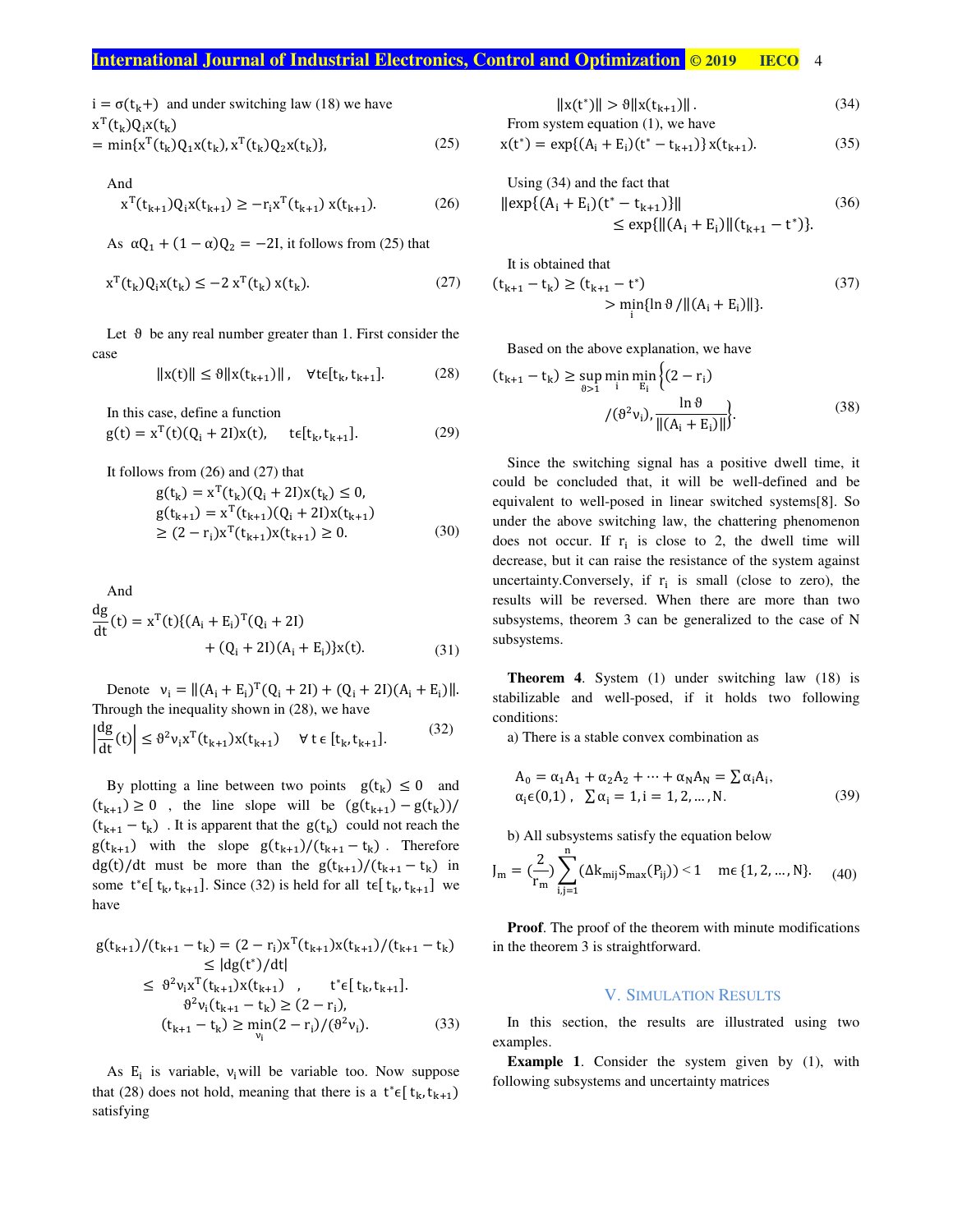$$
A_1 = \begin{bmatrix} -2 & 0 \\ 0 & 1 \end{bmatrix}, 2K_1 = \begin{bmatrix} 0.3 & 0.22 \\ 0.28 & 0.24 \end{bmatrix},
$$
  
\n
$$
A_2 = \begin{bmatrix} 1 & 0 \\ 0 & -2 \end{bmatrix}, 2K_2 = \begin{bmatrix} 0.32 & 0.4 \\ 0.16 & 0.2 \end{bmatrix}.
$$
 (41)



FIG. 1. The state trajectory and switching function between subsystems, response of example 1

It is clear that both of the subsystems are unstable. With positive coefficients of the convex combination  $\alpha_1 = \alpha_1 =$ 0.5, it is apparent that  $A_0$  is stable.

$$
A_0 = \alpha_1 A_1 + \alpha_2 A_2 = \begin{bmatrix} -0.5 & 0 \\ 0 & -0.5 \end{bmatrix}.
$$
 (43)

With  $P = I_2$ ,  $r_1 = r_2 = 0.8$  and computing of  $J_1 =$ 0.9875, and  $J_2 = 0.9975$  the switched system under the proposed switching law is stabilizable. The state trajectory and switching function between subsystems have been shown in FIG. 1.

**Example 2.** Consider the system given by (1) with following subsystems and uncertainty matrix

$$
A_1 = \begin{bmatrix} 0 & 2 & 0 \\ 4 & -12 & 2 \\ 6 & -16 & -6 \end{bmatrix}, 2K_1 = \begin{bmatrix} 0 & 0 & 0.16 \\ 0.04 & 0 & 0.2 \\ 0.2 & 0.2 & 0 \end{bmatrix},
$$
  
\n
$$
A_2 = \begin{bmatrix} 0 & 2 & 0 \\ -12 & 0 & 2 \\ -10 & -4 & -6 \end{bmatrix}, 2K_2 = \begin{bmatrix} 0.04 & 0 & 0.18 \\ 0 & 0 & 0.16 \\ 0.2 & 0.2 & 0 \\ 0.2 & 0.2 & 0 \end{bmatrix},
$$
  
\n
$$
A_3 = \begin{bmatrix} 0 & 2 & 0 \\ 0 & 0 & -10 \\ 2 & -4 & -18 \end{bmatrix}, 2K_3 = \begin{bmatrix} 0 & 0.15 & 0 \\ 0.1 & 0 & 0.15 \\ 0.04 & 0 & 0.15 \end{bmatrix}.
$$
 (44)



FIG. 2. The state trajectory and switching function between subsystems, response of example 2

Where eigenvalues of subsystems are  
\n
$$
\lambda(A_1) = \{0.6642, -9.3321 + 4.6162i, -9.3321 -4.6162i\},
$$
\n
$$
\lambda(A_2) = \{-5.8798, -0.0601 + 5.5937i, -0.0601 -5.5937i\}
$$
\n
$$
\lambda(A_3) = \{-20.0901, 1.0451 + 0.9481i, 1.0451 \qquad (45) -0.9481i\}
$$

According to the eigenvalues of the subsystems, all of the subsystems are unstable. With positive coefficients of the convex combination  $\alpha_1 = 0.4434, \alpha_2 = 0.1182$ ,  $\alpha_3 =$ 0.4384. Obviously,  $A_0$  is stable.

$$
A_0 = \alpha_1 A_1 + \alpha_2 A_2 + \alpha_3 A_3
$$
  
= 
$$
\begin{bmatrix} 0 & 2 & 0 \\ 0.3552 & -5.3208 & -3.2608 \\ 2.3552 & -9.3208 & -11.2608 \end{bmatrix}
$$
 (46)

With 
$$
P = \begin{bmatrix} 5.1789 & 3.3848 & -0.9351 \\ 3.3848 & 3.0596 & -0.9130 \\ -0.9351 & -0.9130 & 0.3532 \end{bmatrix}
$$
,  $r_1 = r_2 =$ 

 $r_2 = 1.8$  andcomputing of  $J_1 = 0.9713$ ,  $J_2 = 0.9871$ and  $S_3 = 0.9535$  the switched system under the proposed switching law is stabilizable. The state trajectory and switching function between subsystems are shown in FIG. 2.

#### VI. CONCLUSION

In the present paper, we investigated the robust stability and stabilization of integer order linear switched systems with interval uncertainty. Firstly, we presented sufficient conditions for stability of such uncertain switched systems based on convex analysis and an interval set theoretical approach. Secondly, we designed a state-feedback switching law to ensure the decrease of the common Lyapanov function within the state space. Next, to decrease the switching frequency and chattering, the switching law wasmodified. Finally, simulation results demonstrated the main points of the proposed theoretical results.